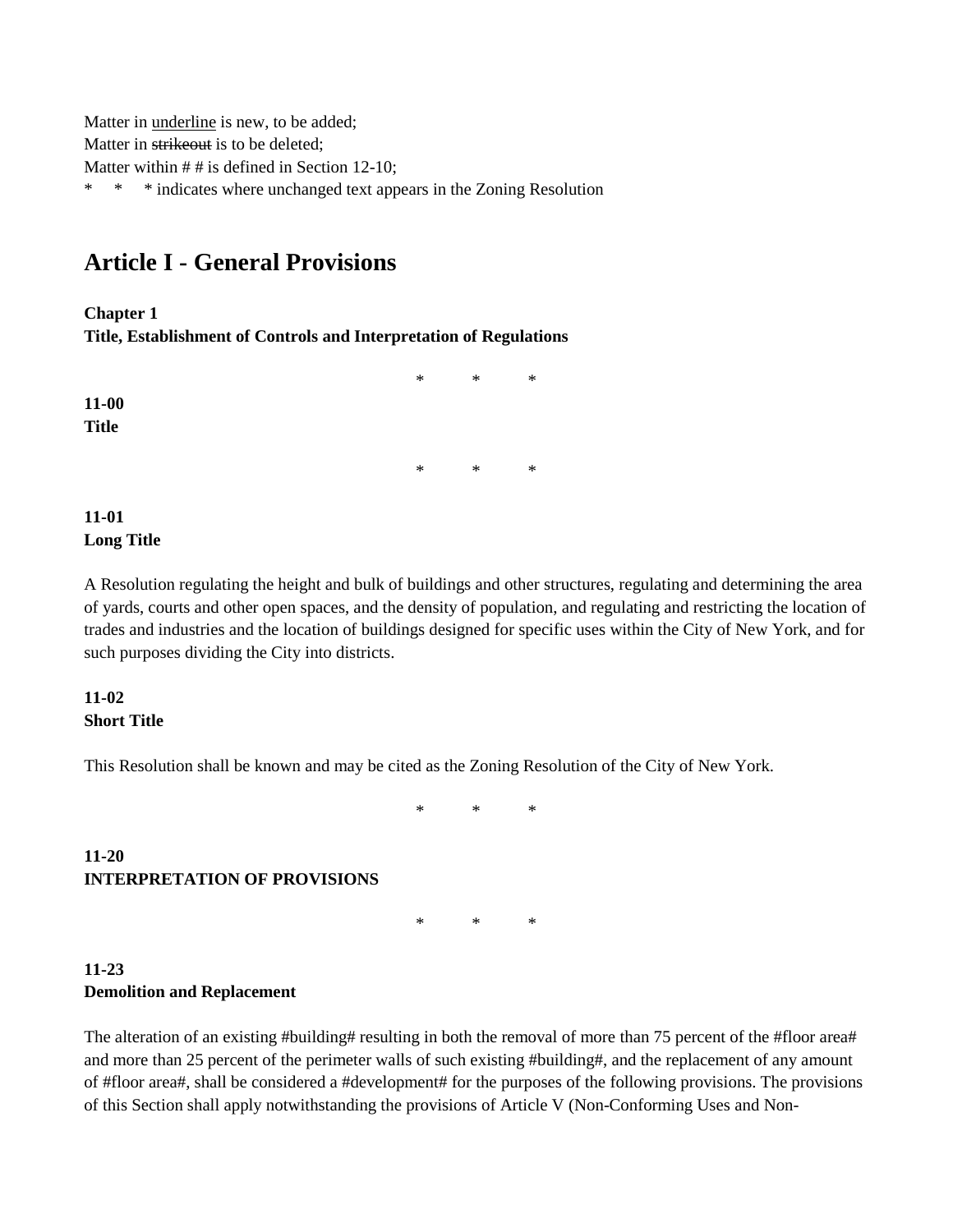Complying Buildings). However, these provisions shall not apply where the #building# to be replaced is a #single-# or #two-family residence# utilizing the provisions of Article V.

| Section 23-03 | (Street Tree Planting in Residence Districts)                  |
|---------------|----------------------------------------------------------------|
| Section 23-04 | (Planting Strips in Residence Districts)                       |
| Section 33-03 | (Street Tree Planting in Commercial Districts)                 |
| Section 37-35 | (Parking Wrap and Screening Requirements Retail Continuity)    |
| Section 37-40 | (OFF-STREET RELOCATION OR RENOVATION OF A SUBWAY STAIR)        |
| Section 81-42 | (Retail Continuity along Designated Streets)                   |
| Section 81-46 | (Off-Street Relocation or Renovation of a Subway Stair)        |
| Section 81-72 | (Use Regulations Modified)                                     |
| Section 82-12 | (Mandatory Off-Street Relocation of a Subway Stair)            |
| Section 82-23 | (Street Wall Transparency)                                     |
| Section 91-12 | (Uses on Designated Retail Streets)                            |
| Section 91-41 | (Regulations for Designated Retail Streets)                    |
| Section 91-43 | (Off-Street Relocation or Renovation of a Subway Stair)        |
| Section 93-14 | (Ground Floor Level Requirements)                              |
| Section 93-65 | (Transit Facilities)                                           |
| Section 93-66 | (Open Area Requirements in the Large-Scale Plan Subdistrict A) |
| Section 93-70 | (PUBLIC ACCESS REQUIREMENTS FOR SPECIAL SITES)                 |
| Section 95-03 | (Transit Easement)                                             |
| Section 95-04 | (Certification of Transit Easement Volume)                     |
| Section 95-08 | (Special Use Regulations)                                      |
| Section 97-12 | (Arts and Entertainment Use Requirement)                       |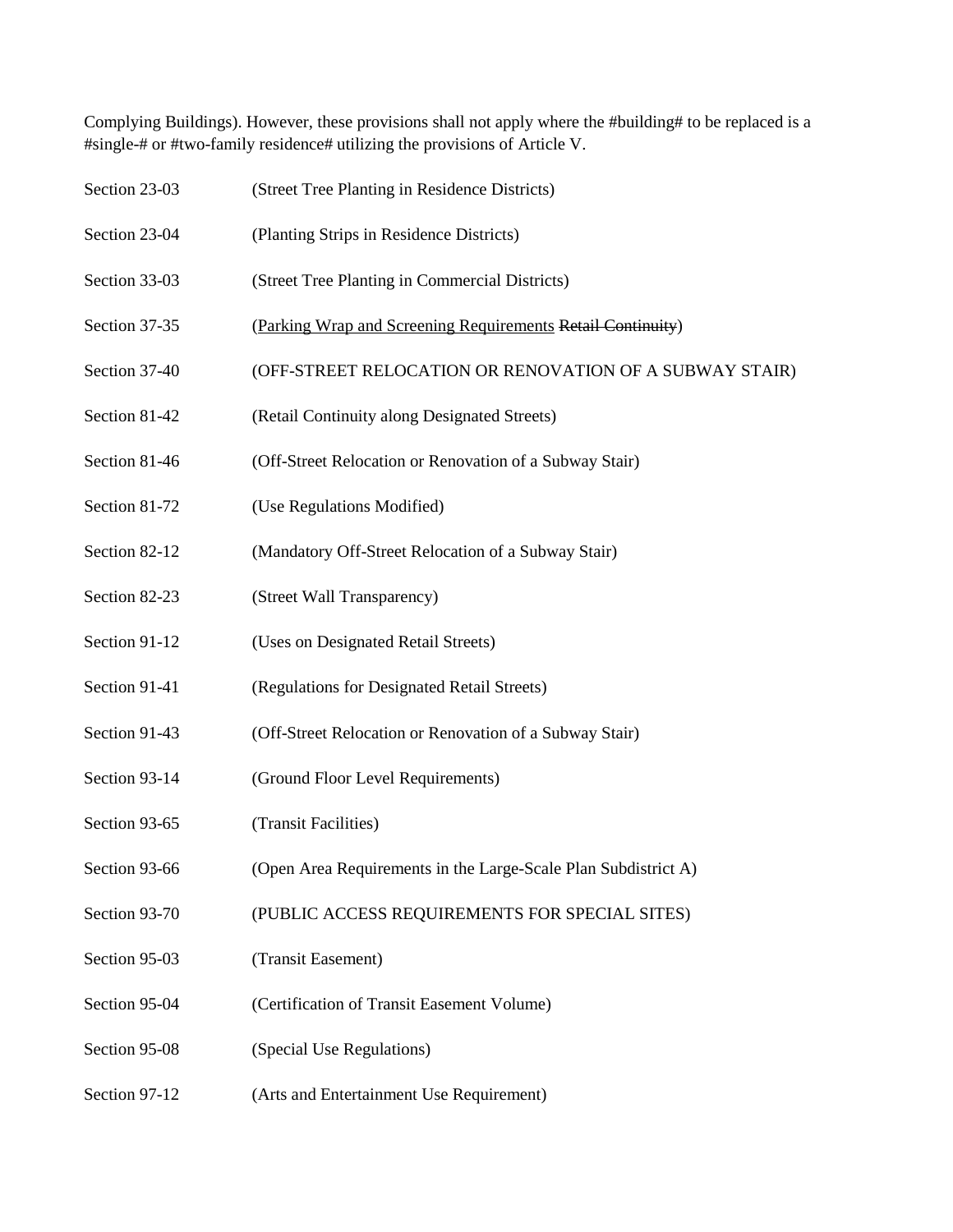- Section 97-22 (Uses Not Permitted on the Ground Floor of Buildings)
- Section 97-23 (Transparency Requirements)
- Section 98-14 (Ground Floor Use and Transparency Requirements on Tenth Avenue)
- Section 98-53 (Required Open Areas on the East Side of the High Line)
- Section 98-54 (Transparency Requirements on the East Side of the High Line)
- Section 98-60 (SPECIAL ACCESS REGULATIONS FOR CERTAIN ZONING LOTS)
- Section 101-11 (Special Ground Floor Use Regulations)
- Section 101-12 (Transparency Requirements)
- Section 101-43 (Off-street Relocation or Renovation of a Subway Stair)
- Section 108-30 (MODIFICATION OF STREET TREE REQUIREMENTS)
- Section 109-132 (Treatment of the ground level wall)
- Section 109-21 (Use Regulations)
- Section 109-33 (Special Front Wall Regulations)
- Section 115-14 (Transparency Requirement in C4-5X and C6 Districts)
- Section 116-12 (Mandatory Ground Floor Use and Frontage Requirements)
- Section 116-13 (Transparency Requirements)
- Section 117-31 (Special Use Regulations)
- Section 117-42 (Special Bulk and Use Regulations in the Court Square Subdistrict)
- Section 117-44 (Mandatory Subway Improvements)
- Section 117-45 (Developer's Notice)
- Section 117-513 (Transparency requirement)
- Section 117-553 (Mandatory sidewalk widening) and ground floor uses), paragraph (b)